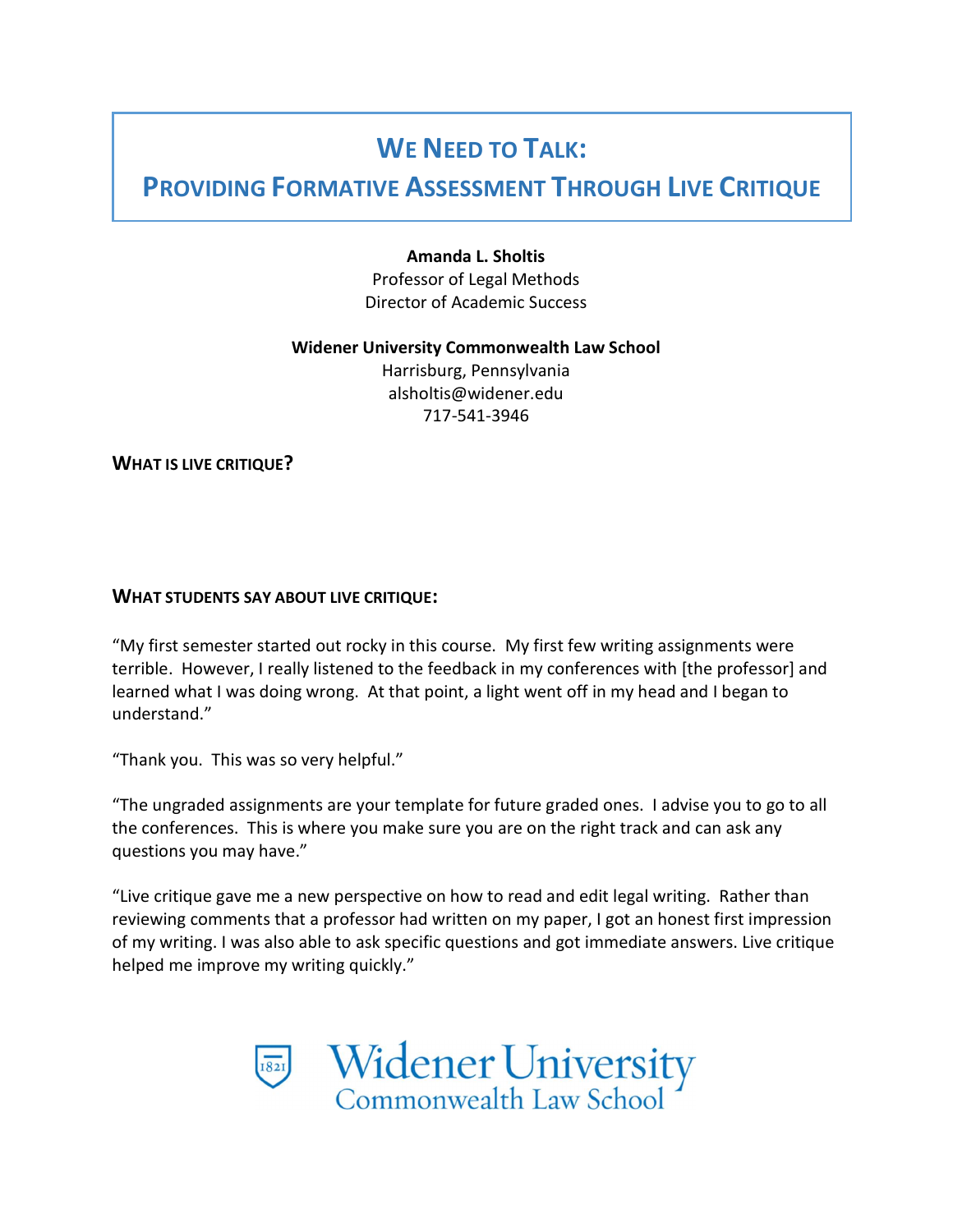LIVE CRITIQUE: MAXIMIZING BENEFITS & MEETING CHALLENGES

Benefits for Students

Benefits for Professors

Addressing Challenges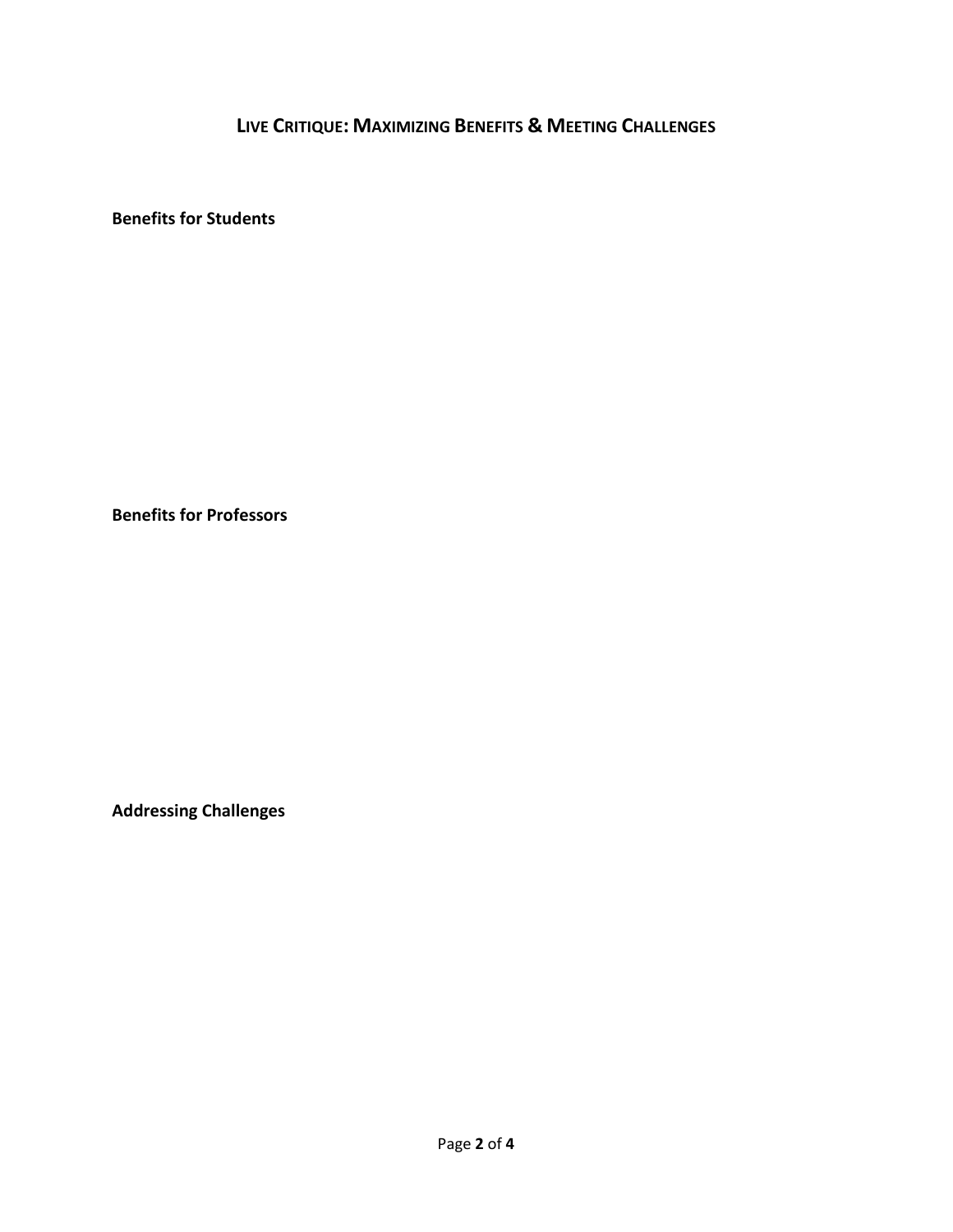# LIVE-CRITIQUE PROCESS

1. Get the student ready.\*

 \* If you would like copies of any of my materials, please send me a request via email.